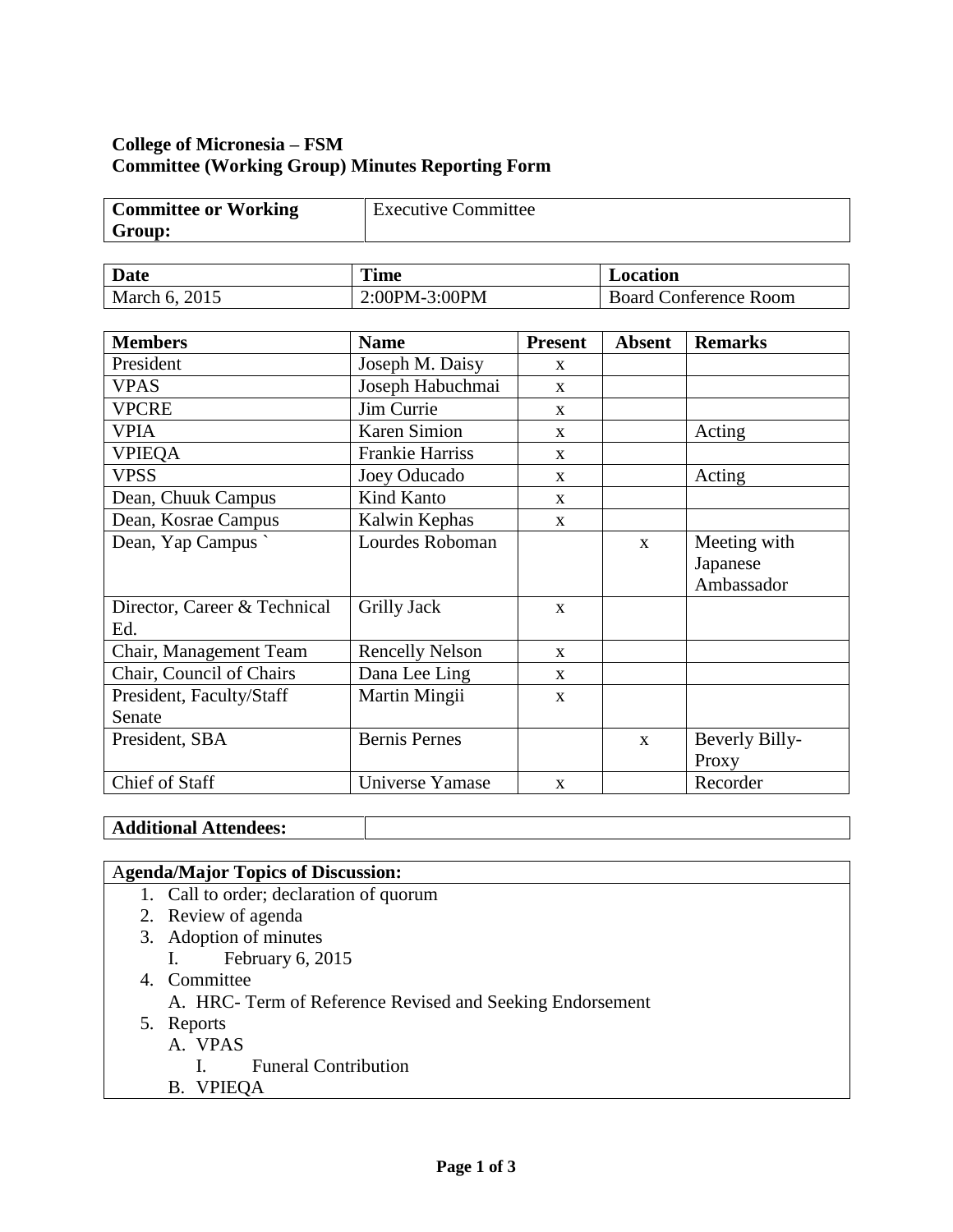- I. Participatory Governance Administrative Procedure No. 2200
- C. VPSS
	- I. Foundation of Excellence
- D. President
	- I. Mini-Work Plan "Student Success"-

#### **Discussion of Agenda/Information Sharing:**

- 1. Call to order; declaration of quorum- cleared
- 2. Review of agenda-cleared
- 3. Adoption of minutes
	- I. February 6, 2015- VPCRE moved to endorse the minutes. VPAS seconded. EC approved the minutes.
- 4. Committee
	- A. HRC- Term of Reference Revised and Seeking Endorsement- The HRC TOR will be returned to HR Committee for its final review and be brought back at the next EC meeting scheduled on March 20, 2015.
- 5. Reports
	- A. VPAS
		- I. Funeral Contribution- The guidelines for funeral contributions was shared and discussed. Dean of Chuuk Campus will put together a list of questions regarding the college's funeral contributions. These questions will be shared with VPAS. VPAS and Chair of Management Team will dialogue to further develop the guidelines.
	- B. VPIEQA
		- I. Participatory Governance Administrative Procedure No. 2200- This document was circulated and shared since the first week of January 2015. VPSS moved to endorse the administrative procedure. VPAS seconded. EC approved the document.
	- C. VPSS
		- I. Foundation of Excellence- VPSS shared the events that happened at the college with the Foundation of Excellence effort, its importance, and purpose of implementing the work across all college campuses.
	- D. President

I. Mini-Work Plan "Student Success"- The participants who attended the American Association of Community Colleges (AACC) High Performance Team Training in Washington, D.C. on January 18-21, 2015 shared their experiences with the group. The Mini-Work Plan "Student Success" document was reviewed. Chair of CoC moved to endorse the Mini-Work Plan. VPAS seconded. EC approved the document.

## **Comments/Upcoming Meeting Date & Time/Etc.:**

#### **Handouts/Documents Referenced:**

February 6, 2015, EC minutes

 $\blacksquare$ 

■ Funeral Contributions Guidelines